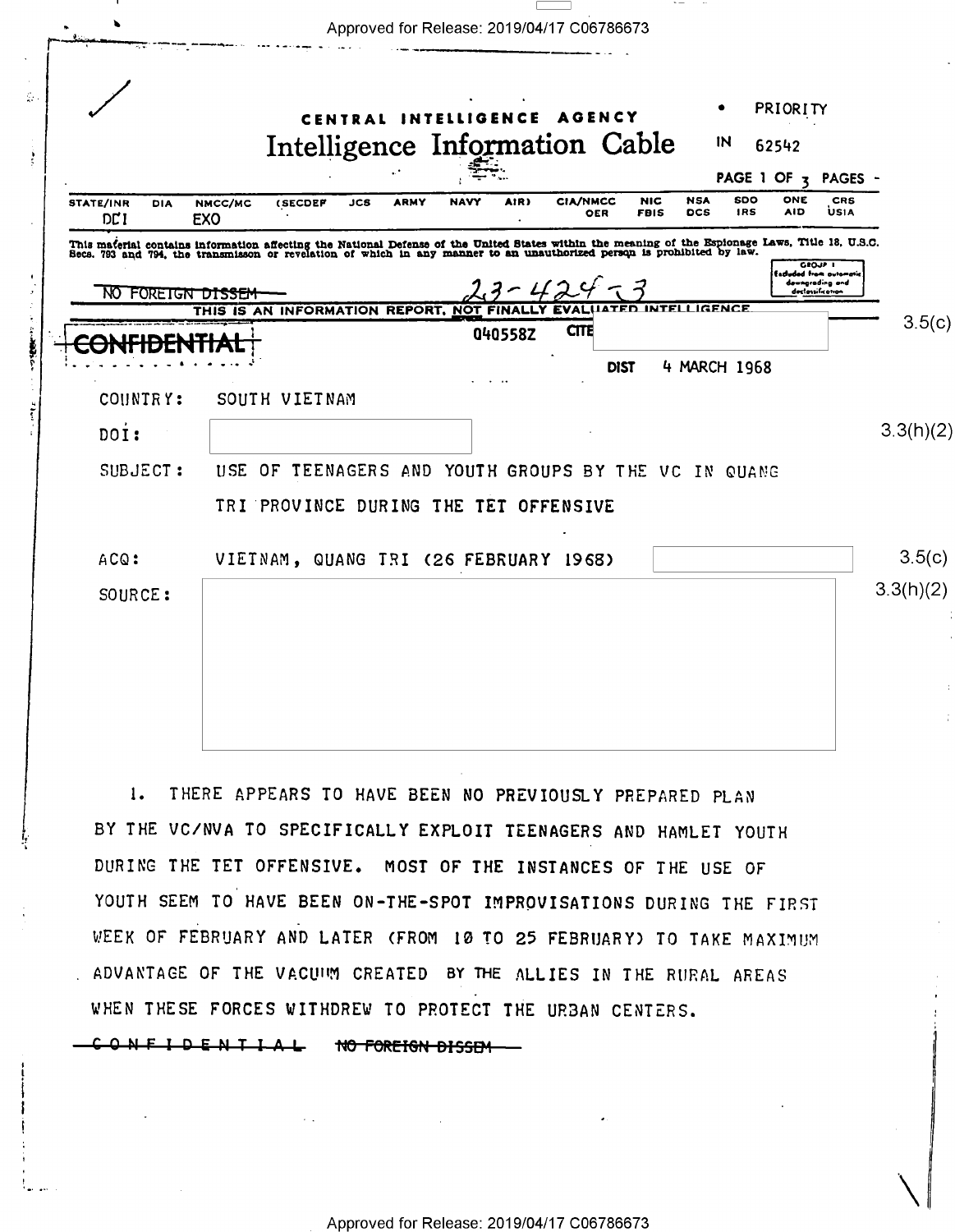11' . \* - Approved for Release: 2019/04/17 C06786673

nu 62SA2

 $3.5(c)$ 

PAGE 2 OF 3 PAGES

## $-1$  D E N T I A L  $-$  NO FOREIGN DISSEM

CONFIDENT-FALE IN DEOREIGN DISSEM

 $\sim 100$  km s  $^{-1}$ 

(classification) (dissem controls)

i

', ,1..

 $\sim$ 

i

Z

v

>

 $\ddotsc$  $\ddot{\phantom{0}}$ 

2. IN THE NORTHEASTERN DISTRICT OF GIO LINH MANY REFUGEES REPORTED THAT YOUTHS HAD BEEN FORCIBLY RECRUITED AND PRESSED INTO SERVICE WITH COMBAT UNITS. THIS AREA HAS BEEN THE SITE OF MANY PRE-TET OFFENSIVE ATTEMPTS BY THE VC/NVA TO FLESH OUT THEIR UNITS WITH LOCAL YOUTH. AT LEAST TWO NATIONAL POLICE INFORMANTS IN THIS AREA HAVE BEEN REPORTING PAST VC ACTIVITY DIRECTED TOWARD HAMLET YOUTH IN GIO LINH DISTRICT FOR THE PAST THREE MONTHS. USMC POW INTERROGATIONS HAVE ALSO CONFIRMED THESE INFORMANT REPORTS. (FIELD . . |\_\_' COMMENT: IT IS MORE LIKELY THAT THE RECRUITMENT OF YOUTH IN THIS DISTRICT PRIOR TO THE GENERAL OFFENSIVE WAS A NECESSITY CREATED BY THE EXTENT OF ALLIED OPERATIONS IN THE AREA AND NOT DIRECTLY RE-LATED TO A SPECIFIC PLAN INTEGRAL TO THE TET ATTACKS.)

- -

3. IN TRIEU PHONG DISTRICT, WHICH ENCOMPASSES THE MAJORITY OF THE REVOLUTIONARY DEVELOPMENT EFFORT, AT LEAST FOUR HAMLETS OCCUPIED EARLY IN THE VC OFFENSIVE HAVE GIVEN INDICATIONS THAT, ONCE THE VC/ NVA FORCES REALIZED THAT THEY WERE GOING TO GAIN UNCONTESTED CONTROL OF THE RURAL AREAS, THEY BEGAN TO FORM HAMLET YOUTH FROM 15 TO 20 YEARS OF AGE INTO AN AD HOC CIVIL MILITIA APPARENTLY TO FREE THE MAIN"FORCE: BATTALIONS-FROM ."OCCUPATION-DUTY" AND ALLOW THEM TO  $\mathcal{F}^{\mathcal{P}}(\mathcal{F}^{\mathcal{P}}) = \mathcal{F}^{\mathcal{P}}(\mathcal{F}^{\mathcal{P}})$  . In the set of the set of the set of the set of the set of the set of the set of the set of the set of the set of the set of the set of the set of the set of the ASSUME GREATER MOBILITY OF OPERATIONS.' THE SUCCESS ENJOYED BY THE